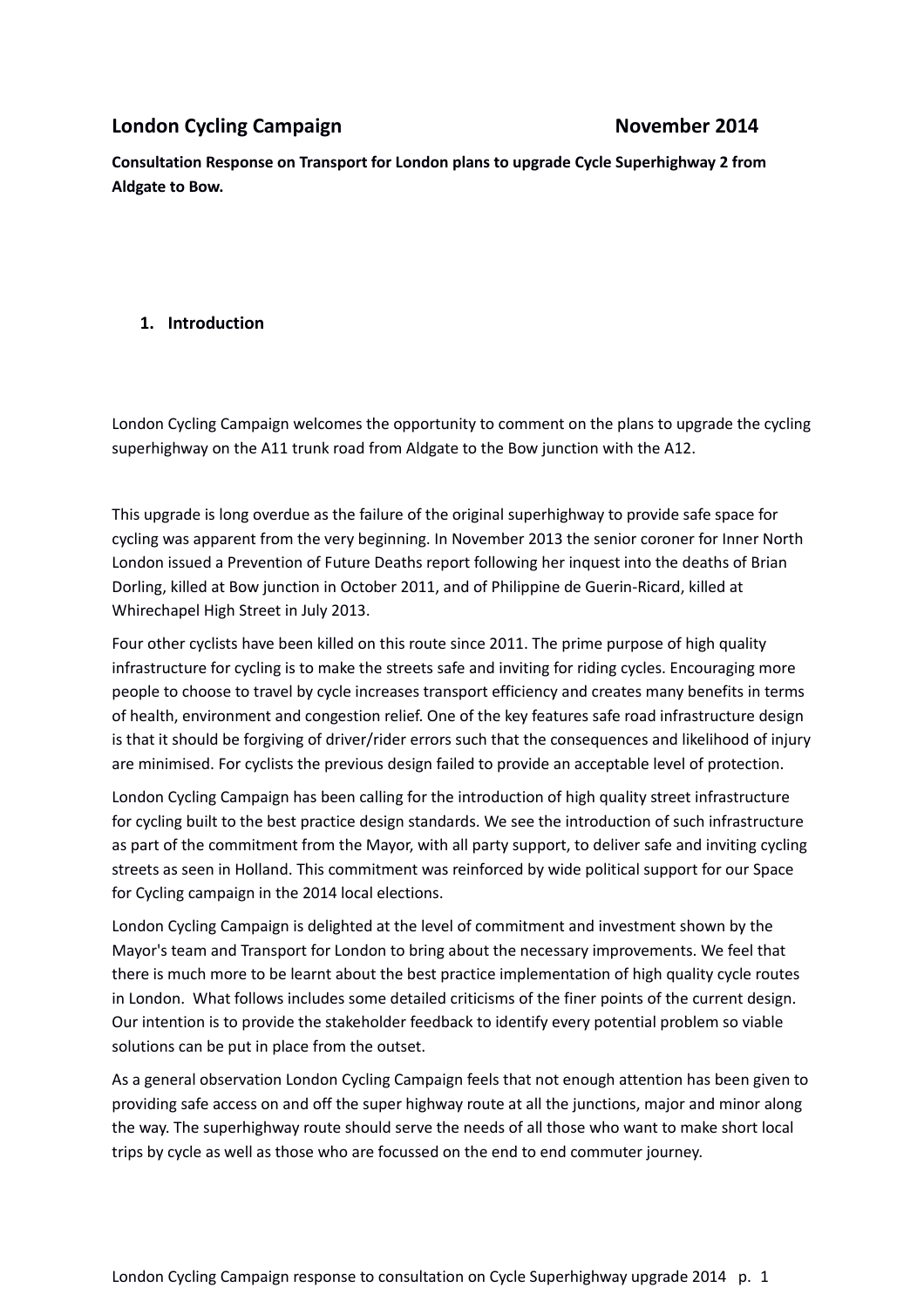## **2. Alignment**

To achieve the full benefit of a protected cycle route it needs to be complete and provide complete linkage for the journeys it is designed for. Originally planned to connect the City of London to Ilford, cycle superhighway 2 is far from complete. The current proposals stop at the boundary with the City of London, while there are plans to greatly improve the provision for cycling at Aldgate in the City of London the transition from CS2 is not clear and it is not supported by a network of protected routes for completion of typical cycle journeys.

On 21<sup>st</sup> October TfL's Head of Sponsorship in Road Space Management, Nigel Hardy, told the London Assembly budget committee: "You have to deliver an end to route in one go. It is difficult to leave part of a route with a hole in the middle and not deliver it". The current proposals have a significant hole east of Stepney Green station and a functional hole at Bow roundabout where the junction design has proven to be ineffective for protecting cyclists from the bulk of the peak hour traffic which turns left across their path.

There is another difficult section where this route passes through Whitechapel market and the area designated to become the major town centre of Tower Hamlets. We believe the potential conflicts in this area can be minimised by careful design that would allow traders to cross the cycle track quickly and easy at many points.

## **3. Road Junctions**

Over 70% of the most serious injury collisions to cyclists in London happen at road junctions. Poor design of junctions, even where there are segregated routes for cyclists has been highlighted as a concern by the recent study into cyclists' fatalities in London (Pedal Cyclist Fatalities in London: Analysis of Police Collision Files (2007-2011) Thomas, R et al. 2014)

There is a need to ensure priority for cyclists at junctions as well as providing protection along links.

The Mayor's vision for cycling highlighted the introduction of safer junction designs which separated the flow of cyclists from other traffic. We welcome the introduction of separated junctions in the plans for CS2 but have reservations about the detail and timing. At many junctions risks remain from turning traffic on some arms and the signal stages seem very complicated.

Generally not enough consideration has been given to cyclists crossing and joining the route. All cross roads carry cycle traffic and there are some with high numbers of cyclists. At many junctions there are plans for 'early release', letting the cyclists move off before other traffic. We consider this is only acceptable on minor roads with little or no turning traffic.

## **Major Junctions**

At five of the junctions on the CS2 route there are plans for partially segregated junctions at five locations and a simpler design with less protection at a further six junctions. We consider these junctions in detail below.

#### **Minor Junctions**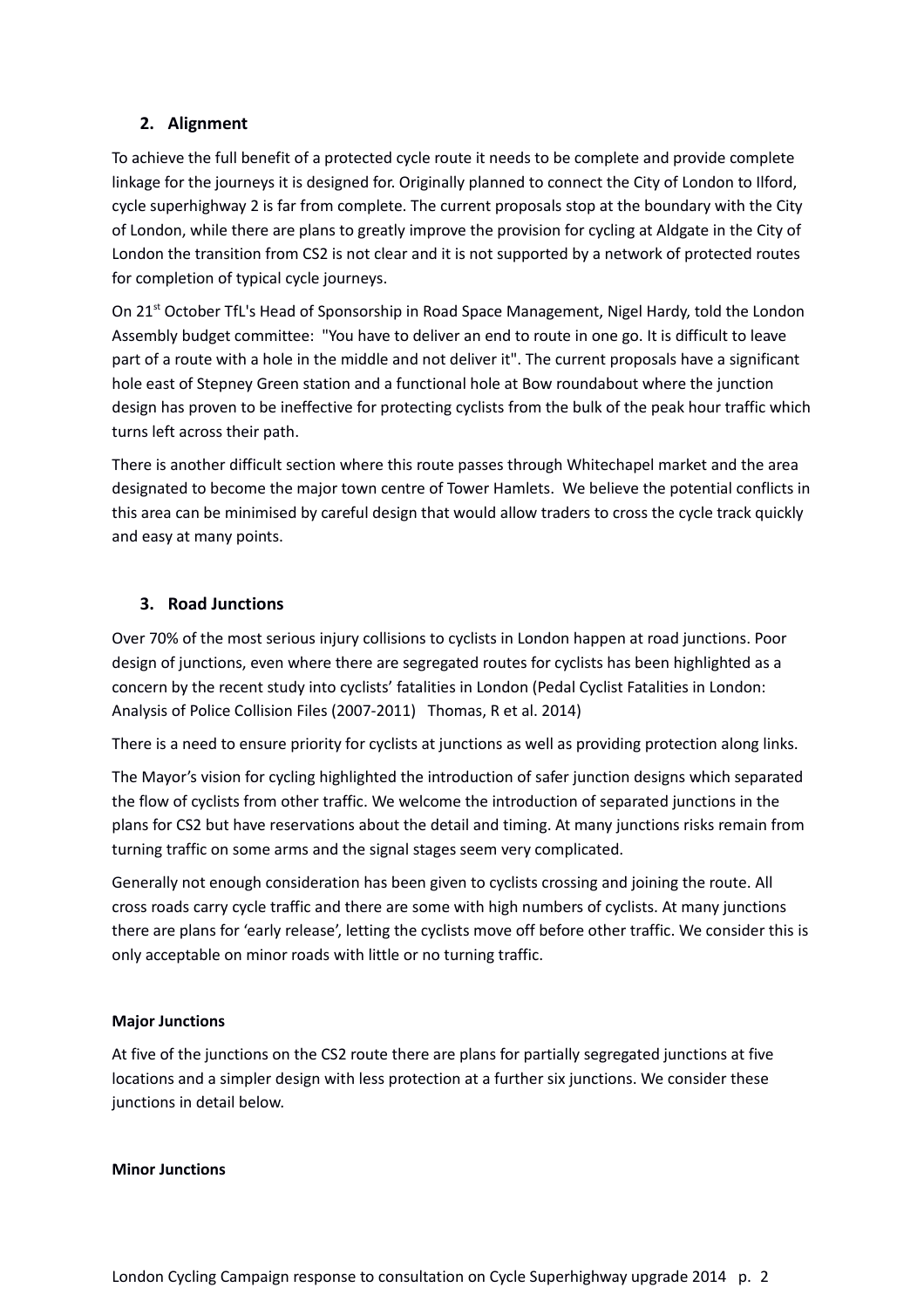There are approximately 40 other, unsignalised junctions along the route. Cyclists are given priority over turning traffic at these junctions but not enough protection is provided to ensure motor traffic has time to see cyclists and is going slow enough to give way. The junction designs used on the existing superhighway 2 route on Stratford High Street have shown several high risk locations where traffic exits the main road at speed without giving way to cyclists.

There are dozens of minor junctions where the failure to continue protected tracks up to the mouth of the junction effectively increases the turn radius encouraging faster left turns which put cyclists at risk. The junctions at Old Castle St. and Harley Grove are good examples of this problem. Every minor junction needs to be re-considered, to remove the risks of the effective widening of the junction mouth.

The design objectives for these junctions should minimise the gap in the segregated cycle route, have clear markings and a change of level so that motor traffic has to slow down and give way before entering or leaving the junction.

### **'Hold the Left Turn' Safer junction design scheme**

London Cycling Campaign has proposed a safe junction design for large signalised junctions which separates all turning movements from the straight ahead movements, for all traffic including pedestrians. This is shown schematically below. It could be introduced at the junctions where there is a lot of road space such as at Cambridge Heath Road and Burdett Road. It can easily be adapted to large T-junctions and also where the cross road is narrower and volumes are lower

The main principle of this safe junction design is that turning motor traffic is separated from straight ahead traffic as early as possible. Cyclists are protected from left (and right) turn risks. Cyclists turning right make a two stage turn using a waiting area between going ahead and turning with the next change of lights. Cyclists turning left may be able to by-pass the signals if room permits. Where pedestrian flows are high they may have to wait until for the crossing to clear.



Stage 1: In this diagram traffic lights are red for traffic turning left and right, and green for traffic – drivers, cyclists and pedestrians– going ahead.

East and west-bound traffic can go at the same time, and pedestrians can cross at the same time as the ahead traffic.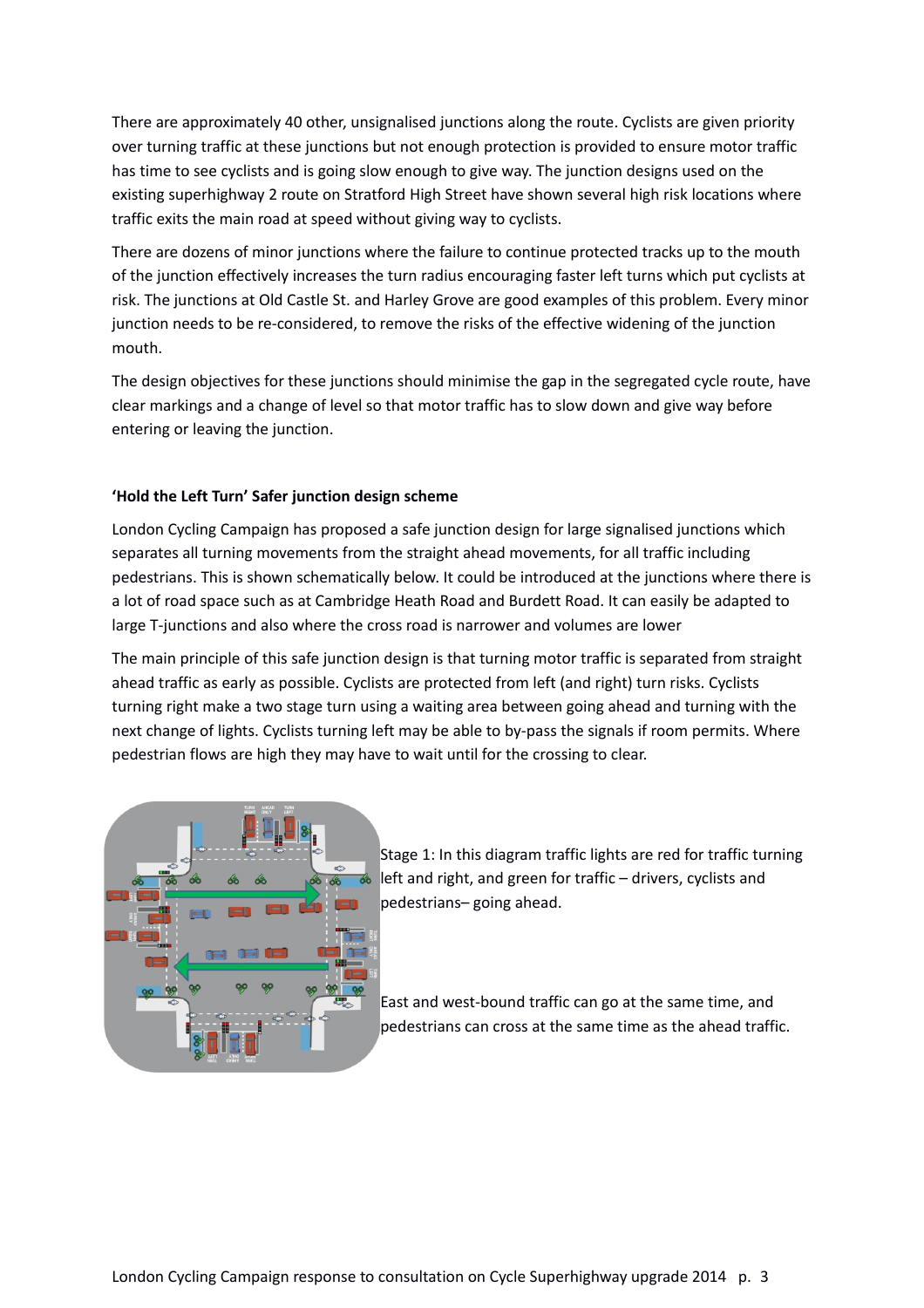

Stage 2: At the next phase, the North and south-bound traffic can go.

Result? No risk of traffic turning across the cyclists' path therefore no left hook.



Stage 3: Next, the traffic lights go green for north and south bound left turns, and east and west bound right turns. All this traffic can go at the same time.



Stage 4: Now the other turns can be made

Further comments on each junction are included in the detailed route notes.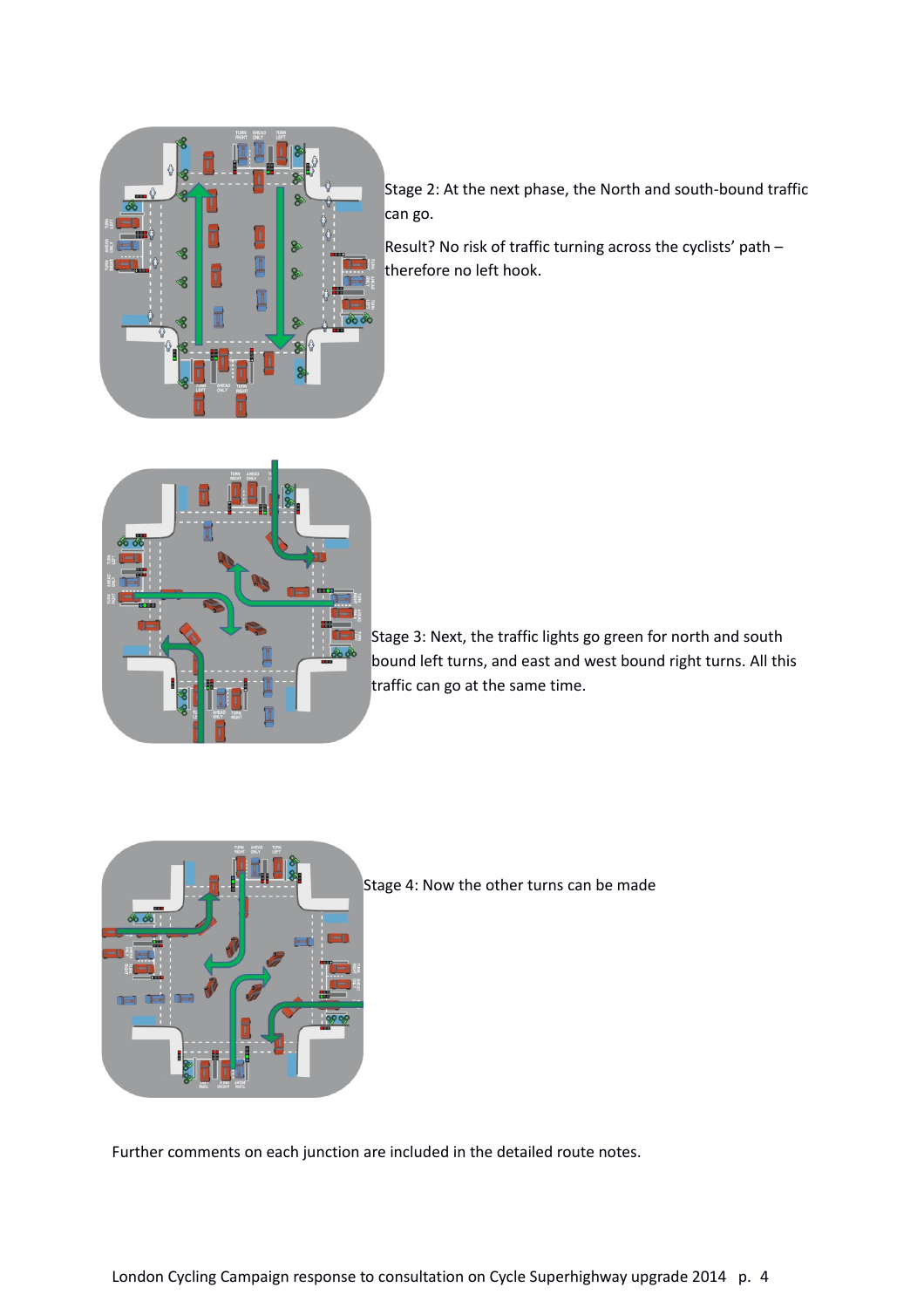## **4. Lane widths, section and kerbing**

The draft London Cycle Design Standard makes strong recommendations about effective lane width. The design aim should be to provide routes that allow side by side cycling and stress free overtaking. For cycle superhighway routes with a 2 metre width is seen as the minimum, anything less fails to score in the Cycling Level of Service matrix.

The Standard also notes how high kerbing, vertical upstands and proximity to other obstacles significantly reduce the effective width for cyclists. The current consultation gives very little information on the proposed cycle lane section but LCC is concerned that the design seen on the Stratford High Street of this route with high vertical upstands is not repeated. The risk of striking a pedal on high kerbs means that the effective width of the lane is reduced by about 300mm. An example of low upstands and battered kerbs being used to maximise effective width can be seen in Oxford St in the Oxford Circus area. The upstand between carriageway and footway is generally less than 50mm and the central median strip has battered kerbs throughout. Battered kerbs have angled faces at least 45° from vertical.

At about 20-30 points throughout the route the cycle lane width is reduced by 400mm where sections of segregation begin. Typically this is at junctions and occasionally after pedestrian



crossings. This repeated reduction to 1.6m in width is very hazardous, especially after junctions where there will be platoons of cyclists and a desire for overtaking. It appears that this reduction in width is to allow a bollard to be placed on the separating median strip. We note that this restriction has not been introduced on the CS2 section on Stratford High Street or on many other separated routes across London. It is unacceptable to

introduce so many unnecessary hazards on what is supposed to be a safe, comfortable cycle route.

There is no need for more than 50mm vertical separation between the cycle track and footway, as is the norm in the Netherlands and Denmark. All the kerbing at the edge of the cycle lane should be battered. For most of its length the cycle lane should be at an intermediate height between the road and footway. Where the lane crosses minor junctions it should form part of the raised junction treatment with a very clear change of level from the roadway.

The deep trough with vertical edges as on Stratford High Street creates a hostile environment for cycling it also adds to the difficulties in keeping a lane clear of snow, fallen leaves and litter.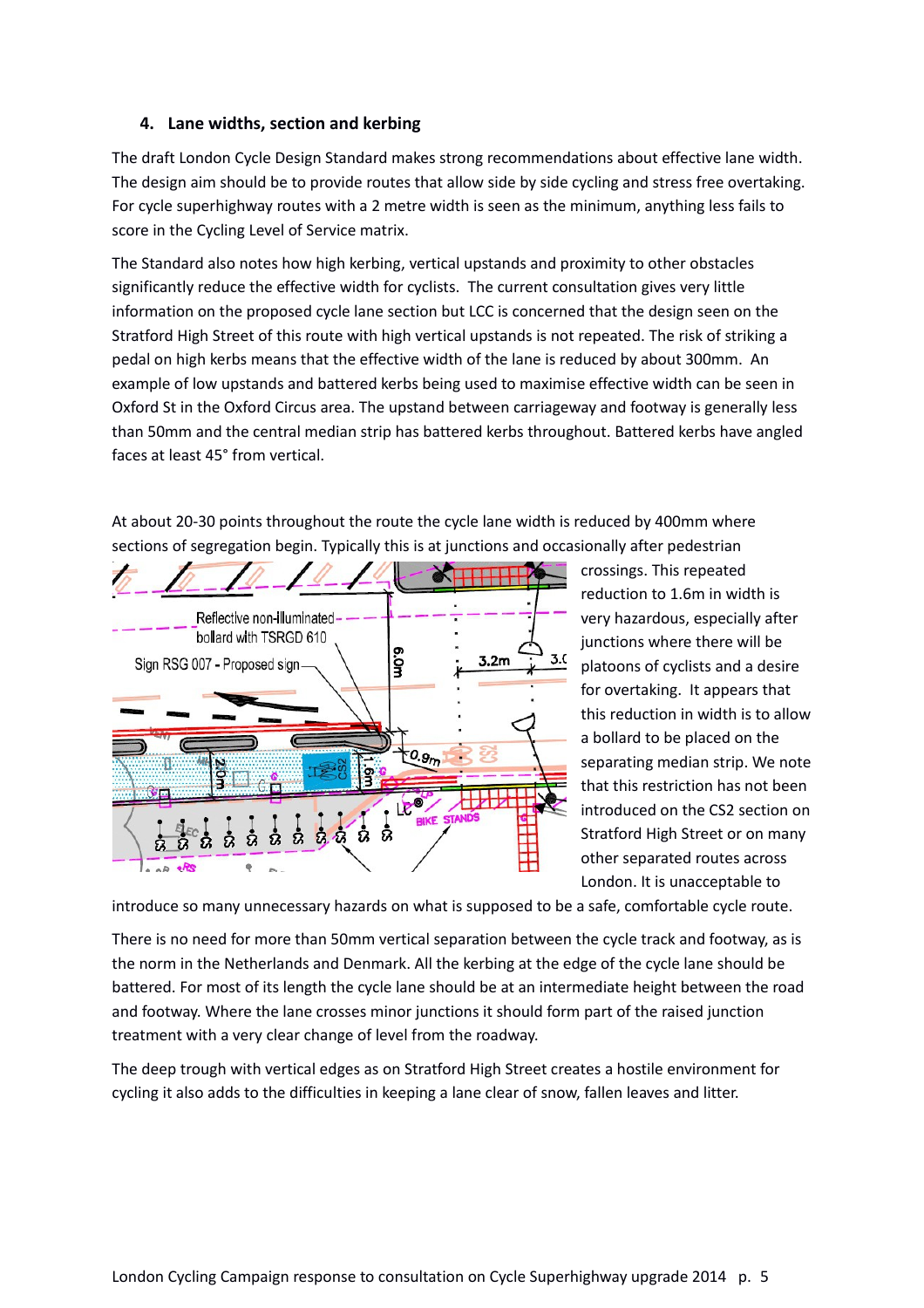## **5. Bus stop by-passes and loading bays.**

LCC welcomes the use of bus stop by-passes throughout this route. These are essential to maintain separation from motor traffic while minimising the risk of conflict with pedestrians. As shown the

plans have a restricted width for the cycle track and a large difference in level between cycle track and footway. We consider these design elements to be counterproductive. minimise conflict the speed of cyclists should be low and there should be a lot of space for pedestrians to cross the track.

The chicane and track narrowing will force two lanes of cyclists to form a longer, faster group reducing the chances for pedestrians to cross the bus stop. If there is little or no change in level between paving and cycle track it becomes much easier for pedestrians.

The illustration here shows a bus



stop with elements showing a clear designated crossing point but still allowing pedestrians choice of access easily at either end of the bus stop, cyclists can slow down without causing too much congestion on the track.

Similar comments relate to the loading bays. Particularly in the Whitechapel market area where there is a very high requirement for loading and unloading vehicles every day. Minimising any change in level between the pavement on either side of the cycle track enables flexibility of operation and where loads need to be wheeled or carried across the track this can be done quickly and easily. It is clear that the a compromise will need to be achieved between the current loading behaviour in the market area and observing best practice for keeping the cycle track as clear as possible.

## **6. impact assessments and traffic capacity modelling**

London Cycling Campaign notes the detailed report and modelling data relating to the proposed designs. It is clear that the base line times are based on modelled optimum flows which assume no unusual or external influences on the traffic flow. In reality these conditions rarely or ever occur.

We also note that the modelling is based on weak assumptions that traffic volumes will stay at current levels. Inner London and other UK cities have experienced falling motor traffic levels for over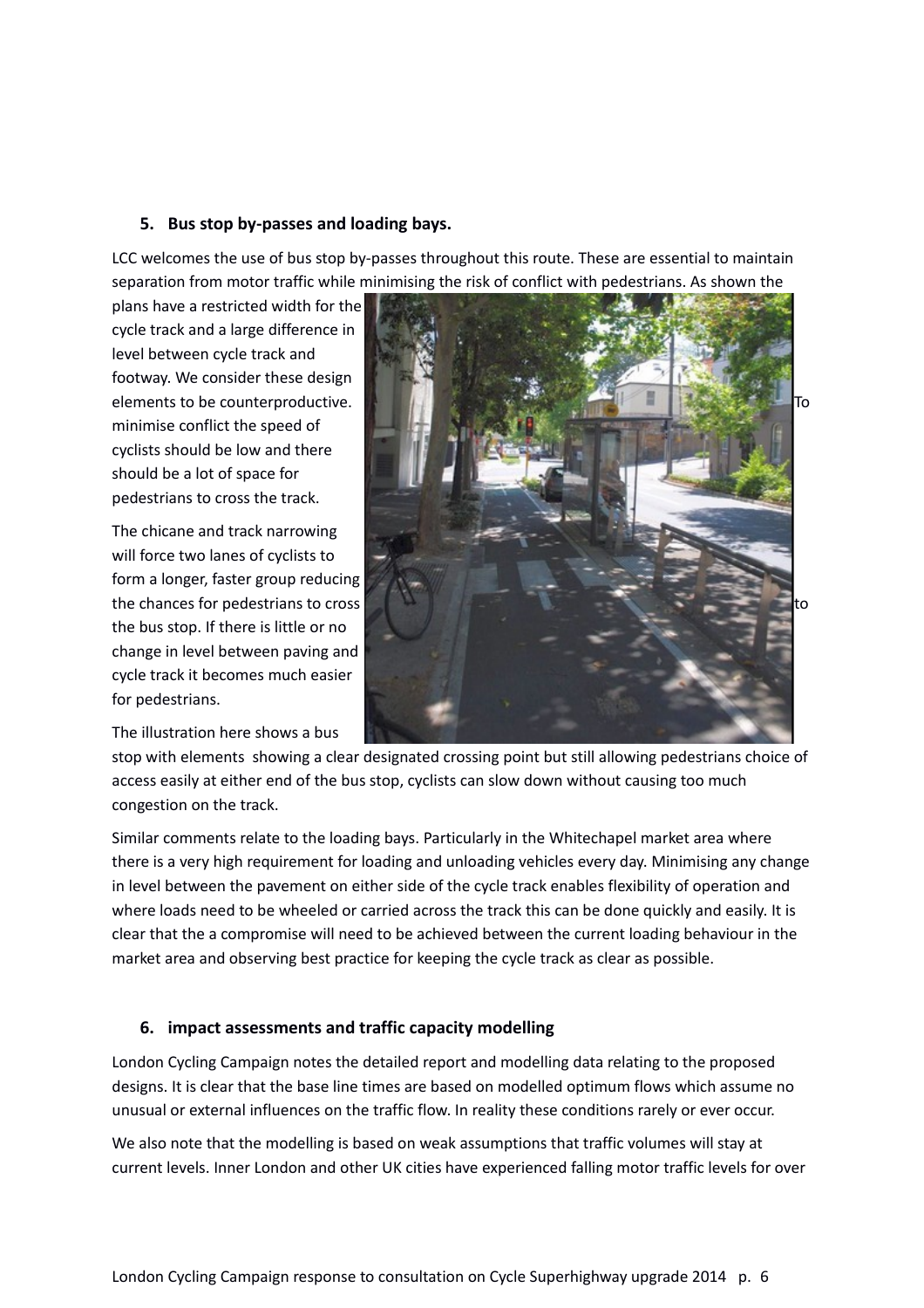a decade, this is associated with increasing population density in these areas. As the purpose of the Cycle Superhighway upgrade is to encourage modal shift by allowing more people to choose cycling then it is reasonable that this shift should have been included in the modelling calculation.

We have measured travel times on the CS2 route over several weeks and have never observed travel times as low as the baseline for westwards morning peak. As with any other traffic system the delays and disruptions are the result of combinations of random events. On a number of occasions severe delays were caused by collisions involving cyclists. Providing protected space will greatly minimise this type of delay. Once blockages caused by incidents were cleared the traffic dispersed very quickly, suggesting that there is more than sufficient capacity to cater for the peak hour demand. It is clear that congestion caused by incidents beyond the scheme limits and on surrounding roads will continue to cause congestion. We are confident that with careful traffic management and signal timings that the problems highlighted by the modelling can be kept to a minimum. At some of the major junctions we propose simpler traffic control schemes that will enable more route flexibility than the consultation proposal.

#### **7. Notes on route sections**

The comments above on the requirement to reassess every minor junction to provide effective priority for cyclists over turning traffic apply throughout the scheme.

#### **Section 1 – Aldgate to White Church Lane**

Mansell st. junction needs to take account of changes to Aldgate High street. The protected cycle lane should continue westbound to the junction and provision made (on the TRLN road) for a two stage right turn for cyclists.

All the minor junctions need safe entry treatments as noted above.

Commercial St. – Leman St. the protection from left turning vehicles eastbound needs to be replicated westbound. There is far too little signal time given to the westbound cycle flows. There is no protection for southbound cyclists,

Commercial road, there is no protection for cyclists joining the route from commercial road where all the motor traffic is turning left. There is space for a protected lane running through this corner as right turns are banned. Taking out the 1.7 central refuge would mean this could be achieved without taking pavement space from pedestrians. The unnecessary reduction in cycle lane width westbound from this junction is the worst example of this hazard.

Osborn Street, White Church Lane. This is a wide junction with significant levels of turning, rat running motor traffic. The break down in separation eastbound some 10 metres before Osborn street creates an unacceptable risk. The left turn movements need to be separated from straight on or not be allowed.

#### **Section 2 - White Church Lane to Cambridge Heath Road**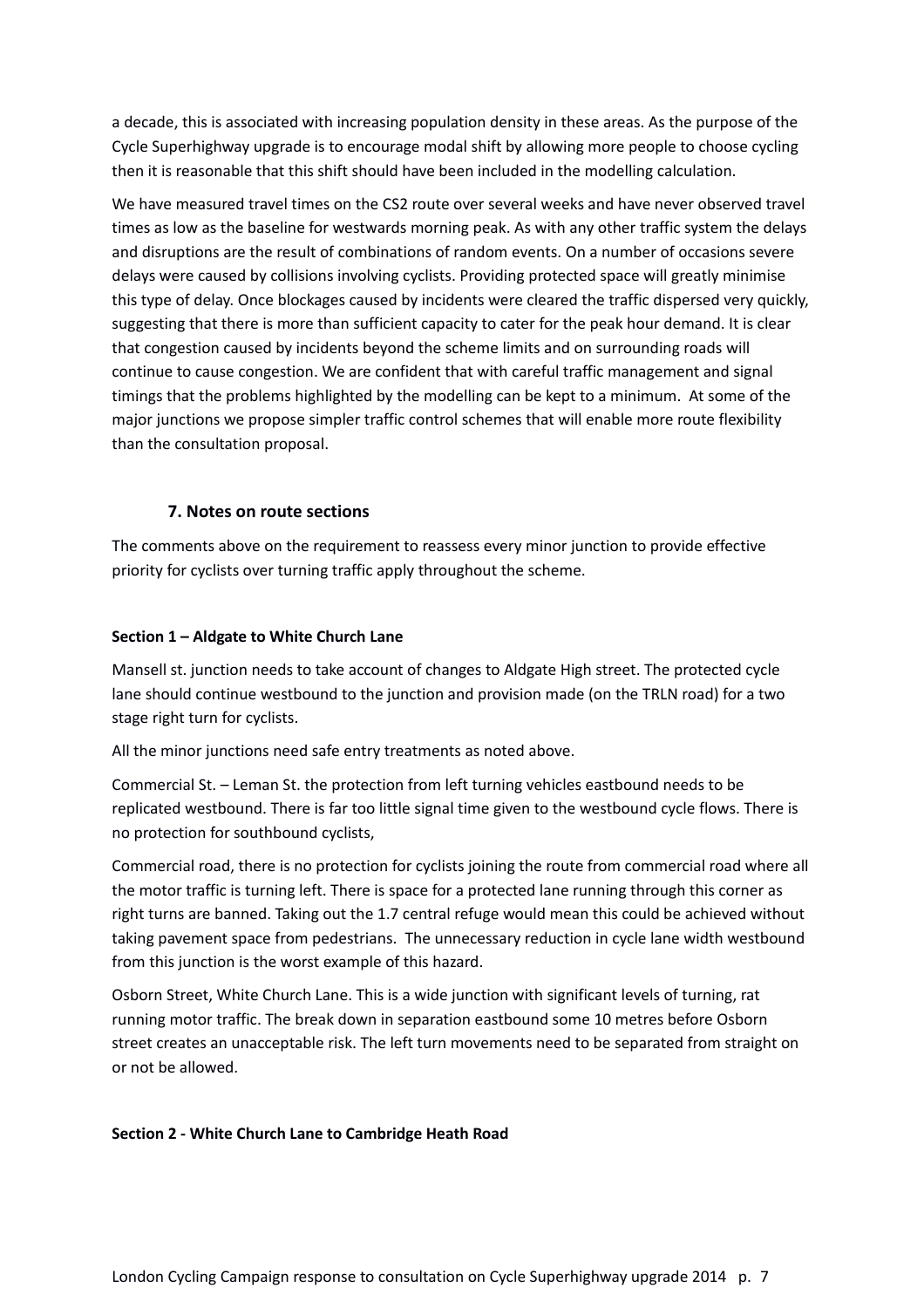West of Fieldgate Street there is no separation of the cycle lanes from motor traffic. The carriageway width should allow the use of wands or other light segregation at these points.

There is no provision for right turning cyclists to join the cycle lanes from most of the minor side streets, some of these are important quiet routes for cyclists making north - south trips and avoiding the busier roads. For example Fieldgate Street and Davenant Street are both used as quiet routes. There are plans for contraflow cycling on Greatorex Street and it is likely that Davenant Street will carry more cycle traffic again when the Crossrail works are complete.

LCC welcomes the partial use of Hold the Left Turn junction design at Vallance Rd. - New St. North and southbound cyclists are still at risk. The early release plans are not sufficient particularly southbound where there is a long link from the stop line to the junction. A cyclist, Chrystelle Browne, was killed in collision with a small lorry at this junction in 2009. After that the corner radius was reduced for vehicles coming from the north to west. The current proposals appear to increase that radius, increasing the risk of fast turns by motor vehicles. This junction would be safer if north south cyclists crossed at the same time as pedestrians, in a single stage to minimise the stages needed. With the proposed method of control the green marked cycle lanes take cyclists away from the expected position as seen by turning traffic. The offset geometry of this junction creates confusion already, widening the entry points will add to this, increasing the risk of collision.

We have commented above on the need for modifying the route to accommodate essential market access by minimising kerb heights between the loading bays, cycle lane and footway/market trading area. We support the calls to retain the pedestrian crossing outside Whitechapel tube station, even when the station closes for re-furbishment there will be a heavy demand for pedestrian crossing here.

On the southside, westbound cycle lane the extended length of substandard 1.6 metre width is not acceptable.

#### **Section 3 - Cambridge Heath Road to Beaumont Grove**

The Cambridge Heath road junction is a prime candidate for introducing a full Hold the Left turn safe junction treatment. The proposed early release lights north and southbound are unlikely to offer significant protection to the high volumes of cyclists expected on this route. Cambridge Heath road forms part of the Aldgate to Hainault Quietway route and as such will have fully protected lanes from Whitechapel road to Cephas Street. Separating out the straight ahead movements from turning movements will allow for straight across pedestrian crossings taking up less road space and providing a better level of service.

It is not clear why the full segregation of the route does not continue eastwards beyond the next slip road. The cycle lane is beside a mixed general traffic lane leading up to where the cycle lane begins. Typically this area has confused traffic in the evening peak with vehicles changing lanes and jockeying for position at the start of the bus lane.

Stepney Green junction. This area is currently very poorly managed vehicles using the retail park entrance for u-turns and other unexpected manoeuvres. LCC considers that the right turn should be kept to maintain access into Stepney Green along with other measures aimed at reducing rat running on White Horse Lane and Globe road. This junction would be best served by moving the entrance of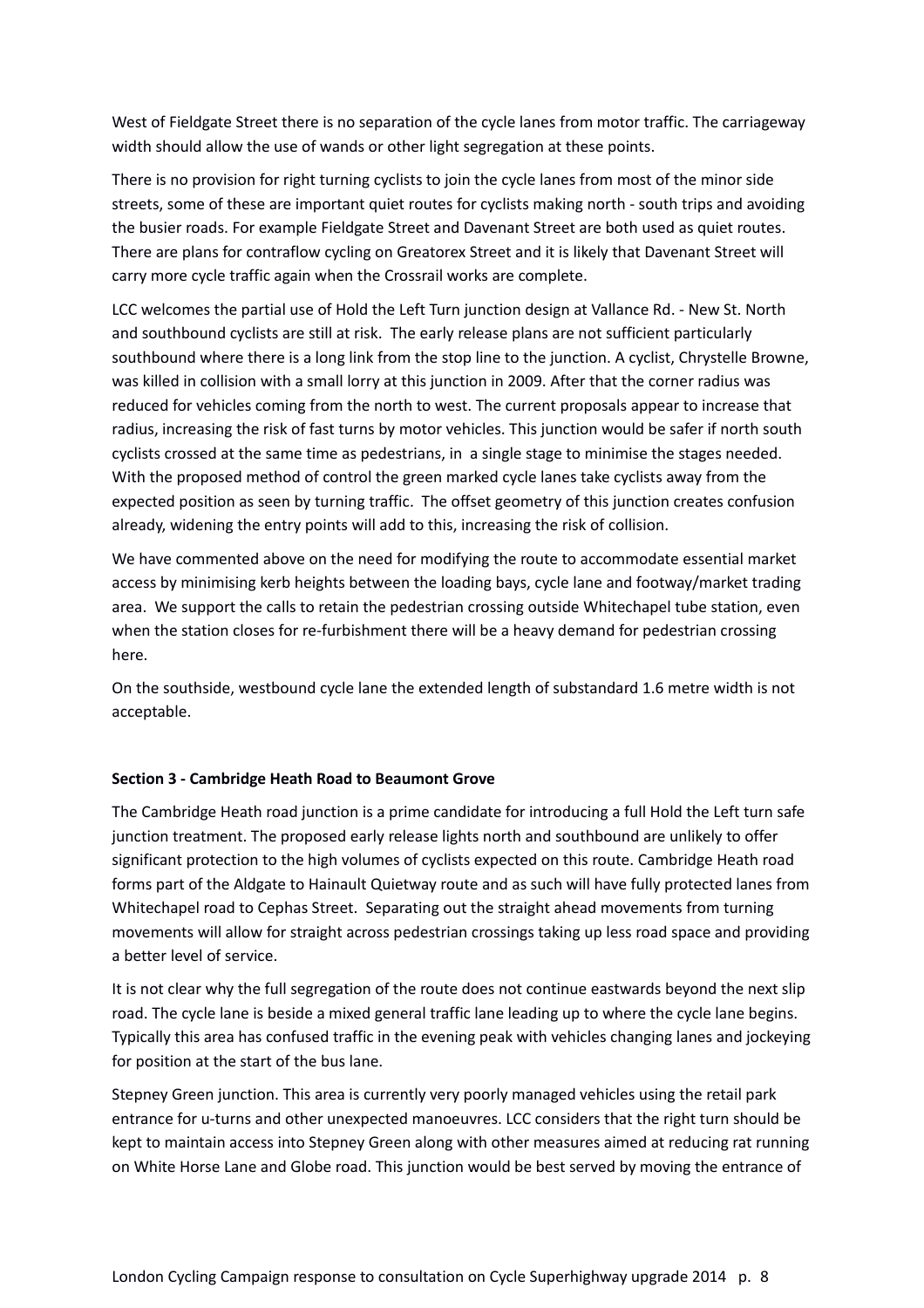the retail park and signallising it as a cross roads with Hold the left turn on the main route with separate phases for turning traffic and for straight across (including pedestrians). The dog leg crossings should be converted to straight across and brought closer to the junction. The crossing and then the bus stop H should move westwards to allow access for turns between the westbound cycle lane and the quiet cycle link route on Cephas Avenue.

#### **Section 4 Beaumont Grove to Westfield Way**

Globe Road and White Horse Road currently carry high levels of rat running, non local traffic. We are aware that LB Tower Hamlets want to restrict this traffic. Currently the junction is intimidating for cyclists and the proposed design only marginally reduces the danger for cyclists crossing and turning to and from Mile End road. There is also a demand for safe pedestrian crossing of the minor roads. Along with plans to reduce cross motor traffic this junction could be calmed by widening the pedestrian crossings and converting them to Toucan crossings allowing cyclists to make two stage right turns while 'straight over' motor traffic is allowed to cross and turning traffic is held before proceeding. In the east west directions left turning traffic will either have to be held or these turns could be banned.

As noted above the plan to leave a substantial gap in the cycle provision east of White Horse Lane is unacceptable. We understand that no attempt has been made to negotiate with LB Tower Hamlets, the land owners on the south side of the route where there is a large area of un used land. Widening the route by several metres here would still leave generous areas of green space between the housing estate and the footway. London Cycling Campaign realises that this may take time to be implemented but in the meantime cyclists need protection along this section. It undermines the whole superhighway investment programme if a high risk road section is left un-protected in the centre of the route. To protect cyclists here road space and priority needs to be taken from either the bus lanes or the general traffic lanes. The protected cycle lanes should continue through the narrow section with the bus lanes given priority to merge into one wider lane with general traffic.

The crossing at Bancroft road needs to be re-thought. There should be modal filtering at some point in the minor road network to prevent Bancroft road becoming a rat run route once again. The proposed design could be improved by moving the pedestrian crossing to the east side of the junction. From this position the banned right turn from Mile End road westbound could be maintained and enforced, there is also far more pavement space for a shared use link for cyclists heading for the rail crossing or to and from the Hospital and University.

Hartford street is a busy link for cycle routes and local traffic, there is a need for a higher level of protection. A Hold the Left turn arrangement would work well, associated with a single stage straight across pedestrian crossing.

#### **Section 5 - Westfield Way to Merchant Street.**

The link between Westfield Way and Whitman Road on the north side of Mile End road is increasingly used as for two way cycling on the foot way because there is no clear route to and from the canal towpath and park entrance on Whitman road to the University. University staff and